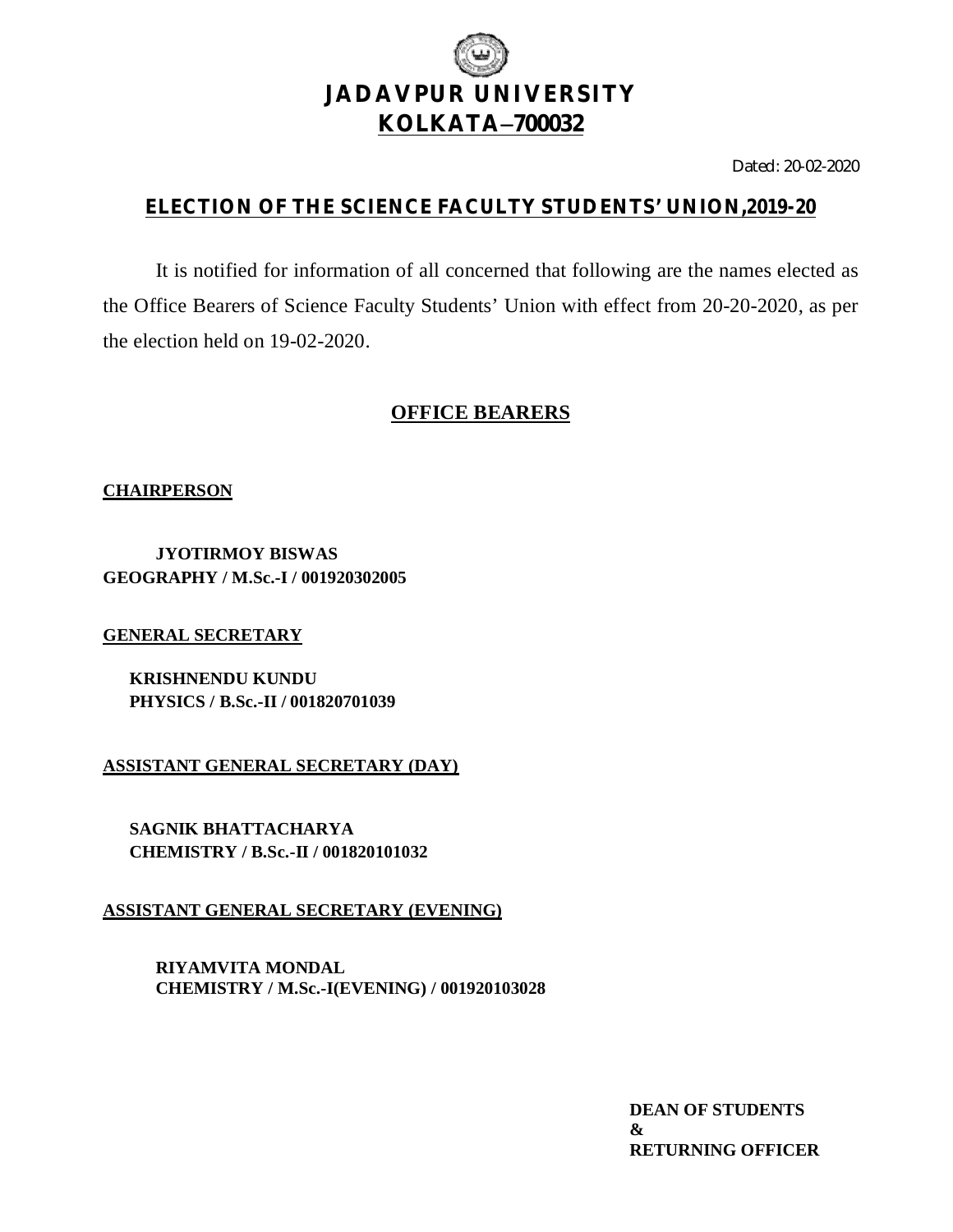# **CLASS REPRESENTATIVE**

# **(DAY)**

#### **DEPTT : CHEMISTRY**

| <b>CourseClass</b> | Name & Roll No.                | <b>Remarks</b>      |
|--------------------|--------------------------------|---------------------|
|                    |                                |                     |
| $M.Sc.-II$         | INDRAJIT GIRI/001520102041     | <b>Both Elected</b> |
|                    | PARAMITA SAHA/001520102007     |                     |
|                    |                                |                     |
| $M.Sc.-I$          | ARGHYADEEP BASU/001620102027   | <b>Both Elected</b> |
|                    | SOMESWAR BANERJEE/001620102029 |                     |
|                    |                                |                     |
| B.Sc.-III          | AMAR SARKAR/001420101066       | <b>All Elected</b>  |
|                    | BIPRAJIT PAUL/001420101033     |                     |
|                    | RIYA BANERJEE/001420101059     |                     |
|                    |                                |                     |
| $B.Sc.-II$         | KOYEL ROY/001520101055         | <b>Both Elected</b> |
|                    | SUMEDHA BHOWMIK/001520101002   |                     |
|                    |                                |                     |
| $B.Sc.-I$          | ARKO SEAL/001620101029         | <b>All Elected</b>  |
|                    | RAKTIM DOLOI/001620101058      |                     |
|                    | SAONI PATRA/001620101001       |                     |

#### **DEPTT :GEOGRAPHY**

| <b>CourseClass</b> | Name & Roll No.                | <b>Remarks</b> |
|--------------------|--------------------------------|----------------|
| B.Sc.-II           | ANINDYA RAY AHMED/001532031007 | <b>Flected</b> |
| B.Sc.-L            | SWARNALI GHOSH/001620301009    | <b>Flected</b> |

--------------------------------------------------------------------------------------------------------------------------------------------

#### **DEPTT : GEOLOGICAL SCIENCES**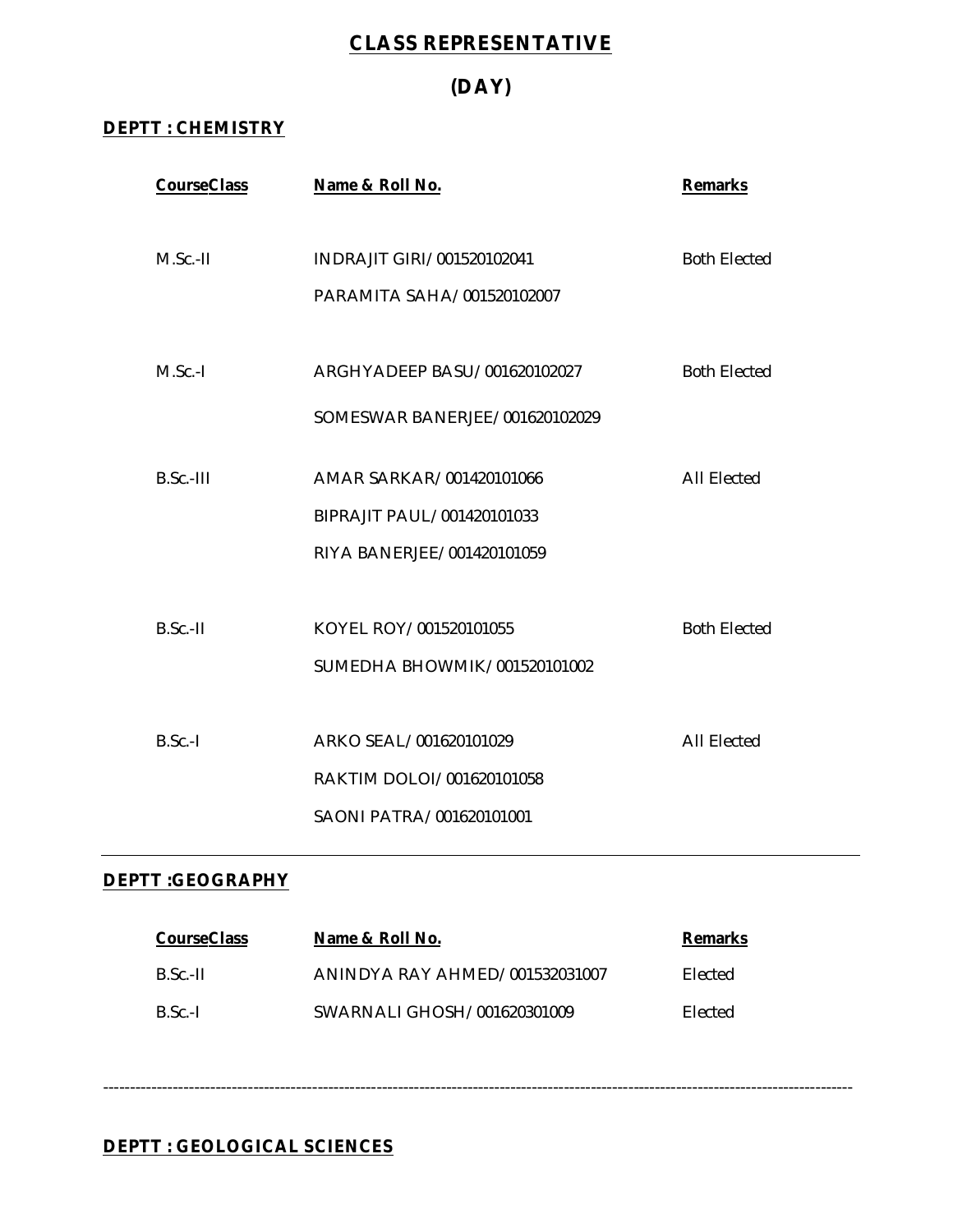| <b>CourseClass</b> | Name & Roll No.                   | <b>Remarks</b>      |
|--------------------|-----------------------------------|---------------------|
| $M.Sc.-H$          | ANIRBAN MANNA/001520402022        | Elected             |
|                    |                                   |                     |
| $M.Sc.-I$          | ARIJIT BHATTACHARJEE/001620402008 | <b>Both Elected</b> |
|                    | SUSOBHAN ADHIKARI/001620402015    |                     |
|                    |                                   |                     |
| $B.Sc.-III$        | ARKADEEP ROY / 001420401005       | <b>Both Elected</b> |
|                    | KOUSHIK DAS/001420401004          |                     |
|                    |                                   |                     |
| $B.Sc.-II$         | AVRA BISWAS/001520401009          | <b>Both Flected</b> |
|                    | PRAMIT CHATTERJEE/001520401002    |                     |
|                    |                                   |                     |
| $B.Sc.-I$          | KAUSHIK MONDAL/001620401011       | <b>Both Flected</b> |
|                    | SOUMYADEEP BOSE/001620401042      |                     |

### **DEPTT : INSTRUMENTATION SCIENCE**

| <b>CourseClass</b> | Name & Roll No.              | <b>Remarks</b> |
|--------------------|------------------------------|----------------|
|                    |                              |                |
| $M.Sc. -H$         | PEOUSE DUTTA/001620802011    | <b>Flected</b> |
| $M.Sc.-1$          | SWETA CHATTERIFF/00152080201 | <b>Flected</b> |

#### **DEPTT :LIFE SCIENCE& BIOTECH.**

| <b>CourseClass</b> | Name & Roll No.           | <b>Remarks</b> |
|--------------------|---------------------------|----------------|
| M.Sc.-II           | PAULAMI DAS/001520501019  | <b>Flected</b> |
| $M.Sc.-I$          | SUBHAM BASAK/001620501006 | <b>Flected</b> |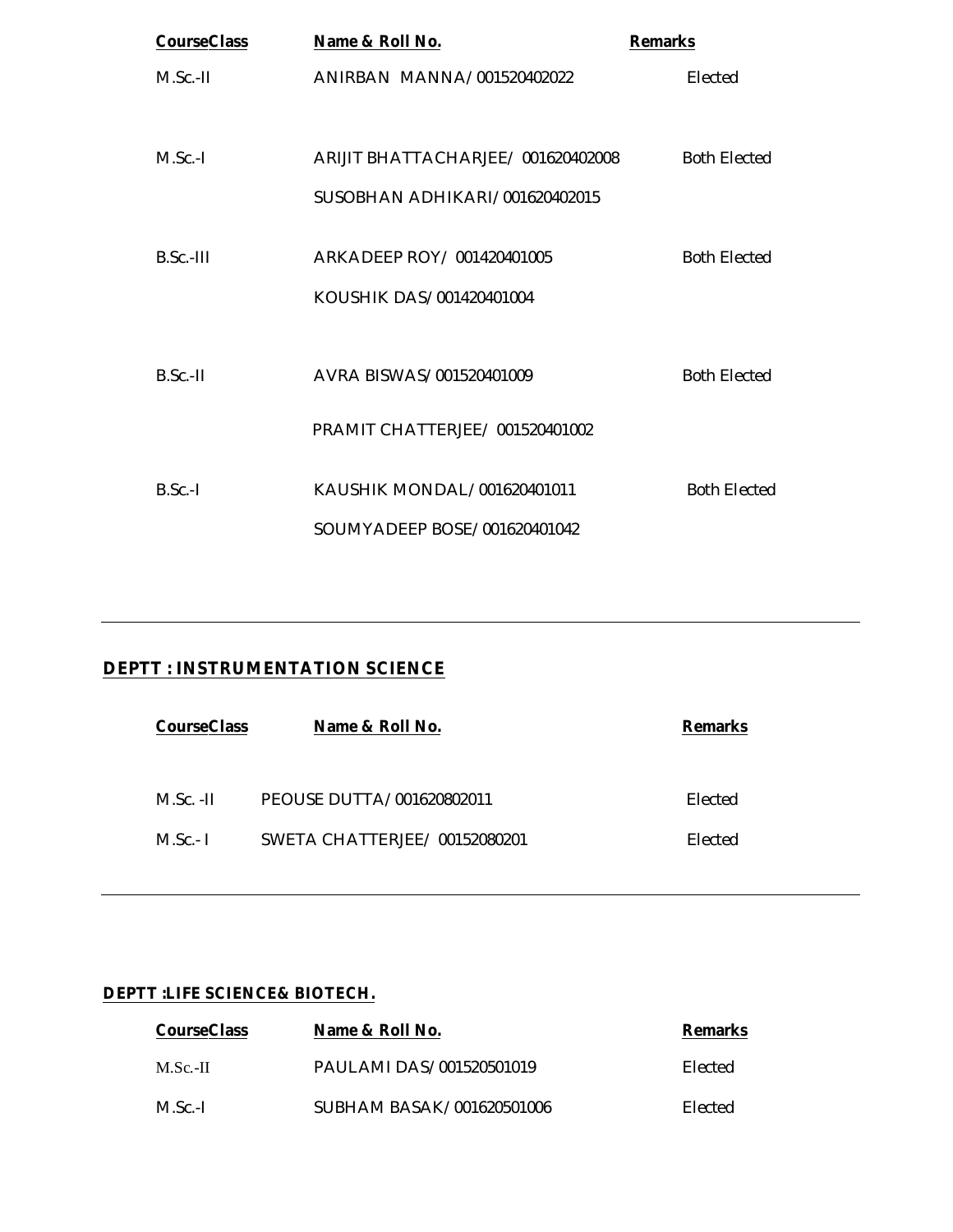#### **DEPTT : MATHEMATICS**

| <b>CourseClass</b> | Name & Roll No.                   | <b>Remarks</b>     |
|--------------------|-----------------------------------|--------------------|
| $M.Sc.-II$         | DIPANWITA DAS/001520602024        | <b>All Elected</b> |
|                    | SUMON GHOSH/001520602037          |                    |
|                    | SUSMOY DAS/001520602039           |                    |
|                    |                                   |                    |
| $M.Sc.-I$          | BEAUTY CHOWDHURY/001620602037     | <b>All Elected</b> |
|                    | BIDHAN PAUL/001620602016          |                    |
|                    | RINKI MANDAL/001620602009         |                    |
|                    |                                   |                    |
| $B.Sc.-III$        | ANANYA ADHIKARI/001420601097      | <b>All Elected</b> |
|                    | ARABINDA SAHA/001420601016        |                    |
|                    | DEBARGHYA PATTANAYAK/001420601012 |                    |
|                    |                                   |                    |
| B.Sc.-II           | ANIRBAN SAHA/001520601011         | <b>All Elected</b> |
|                    | ARIJIT JANA/001520601061          |                    |
|                    | SHARMISTHA LALA/001520601012      |                    |
|                    | SUBHANU HALDER/001520601080       |                    |
|                    |                                   |                    |
| B.Sc.-L            | PARNA PANCHADHYAI/001620601061    | All Elected        |
|                    | PRATIK KUMAR KUNDU/001620601037   |                    |
|                    | RAJDEEP MONDAL/001620601059       |                    |
|                    | SAURAV BHOWMICK/001620601036      |                    |

### **DEPTT : PHYSICS**

| <b>CourseClass</b> | Name & Roll No.                   | <b>Remarks</b>      |
|--------------------|-----------------------------------|---------------------|
| M.Sc.-II           | SOMASREE SARKAR/001520702005      | <b>Both Flected</b> |
|                    | SOUVIK BHATTACHARIFF/001520702017 |                     |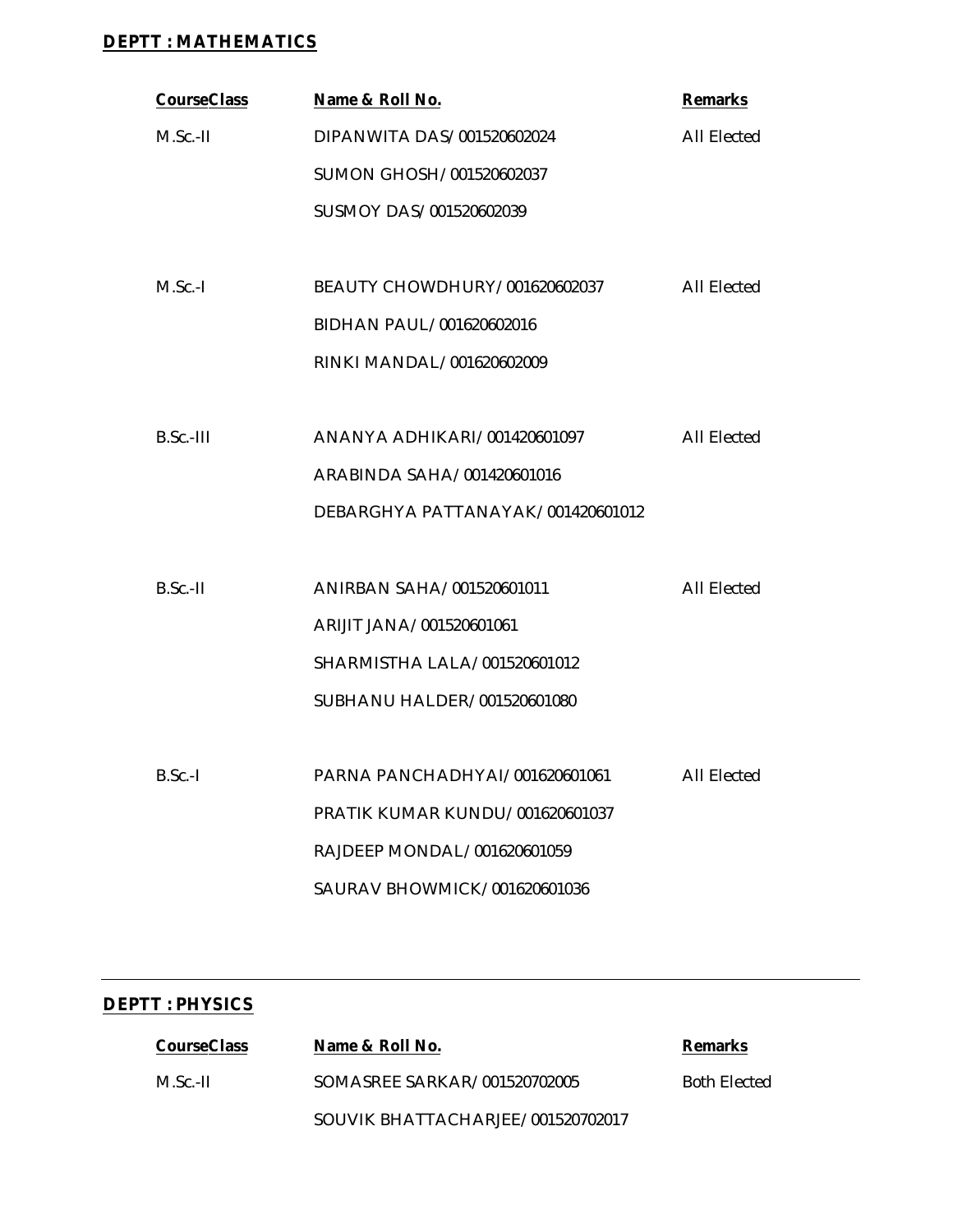| $M.Sc.-I$ | NIKITA DEY/001620702010                        | <b>Both Elected</b> |
|-----------|------------------------------------------------|---------------------|
|           | SHILADITYA SINHA/001620702026                  |                     |
|           |                                                |                     |
| B.Sc.-III | MEDHA BASU/001420701042                        | <b>Two Elected</b>  |
|           | RISHYADEV SAUTYA/001320701071                  | One Vacant          |
|           |                                                |                     |
|           |                                                |                     |
| $B.Sc.-H$ | ANGSHUMAN MONDAL/001520701001                  | <b>All Elected</b>  |
|           | PINAKI NAYAK/001520701008                      |                     |
|           | SAHIL ISLAM/001520701065                       |                     |
|           |                                                |                     |
| $B.Sc.-I$ | PRITHWISH DAS/001620701025                     | <b>AII Elected</b>  |
|           | PURNA PAL/001620701037                         |                     |
|           | RUPAYAN SAHA/001620701033                      |                     |
|           |                                                |                     |
|           | M.Sc. Electronics II SUPRATIM SEN/001520705001 | Elected             |
|           | M.Sc. Electronics   EKNATH SARKAR/001620705012 | Elected             |
|           |                                                |                     |

# **CLASS REPRESENTATIVE**

# **(EVENING)**

### **DEPTT : CHEMISTRY**

**CourseClass Name & Roll No. Remarks**